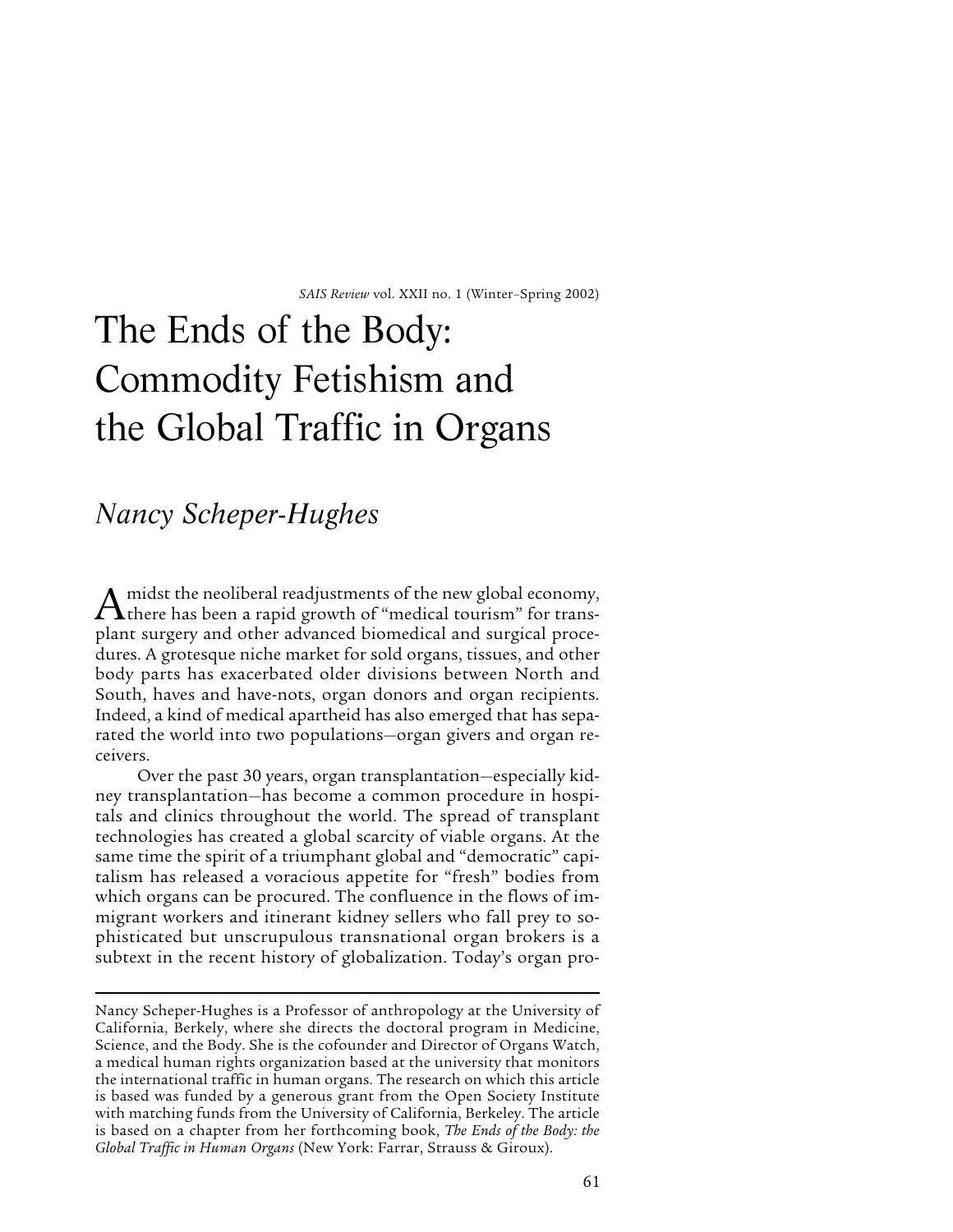curement transactions are a blend of altruism and commerce; of science and superstition; of gifting, barter, and theft; and of voluntarism and coercion.

# **International Organ Markets, Bioethics, and Social Justice**

The problem with markets is that they reduce everything—including human beings, their labor, and their reproductive capacity to the status of commodities that can be bought, sold, traded, and stolen. Nowhere is this more dramatically illustrated than in the

The problem with markets is that they reduce everything—including human beings, their labor, and their reproductive capacity—to the status of commodities.

market for human organs and tissues. The concepts of the integrity of the body and human dignity have given way to ideas of the divisible body and detachable organs as commodities. The new field of bioethics has largely capitulated to the dominant market ethos.<sup>1</sup> Conventional medical ethics obscures the ancient perception of virtue in suffering and dying, while bioethics creates the sem-

blance of ethical choice (e.g., the right to buy a kidney) in an intrinsically unethical context. The transformation of a person into a "life" that must be prolonged or saved at any cost has made life into the ultimate commodity fetish. This idea erases any possibility of a global social ethic.

In the rational choice language of contemporary bioethics the conflict between non-malfeasance ("do no harm") and beneficence (the moral duty to perform good acts) is increasingly resolved in favor of the libertarian and consumer-oriented principle that those able to broker or buy a human organ should not be prevented from doing so. In a market context, paying for a kidney "donation" is viewed as a potential "win-win" situation that can benefit both parties.<sup>2</sup> Individual decision making has become the final arbiter of medical bioethical values. Social justice hardly figures into these discussions because bioethical standards have been finely calibrated to mesh with the needs and desires of consumer-oriented globalization.

The only dissident voices raised against the dominant transplant narrative come from far afield and are expressed in unpalatable forms that are all too easily discredited. These alternative bio-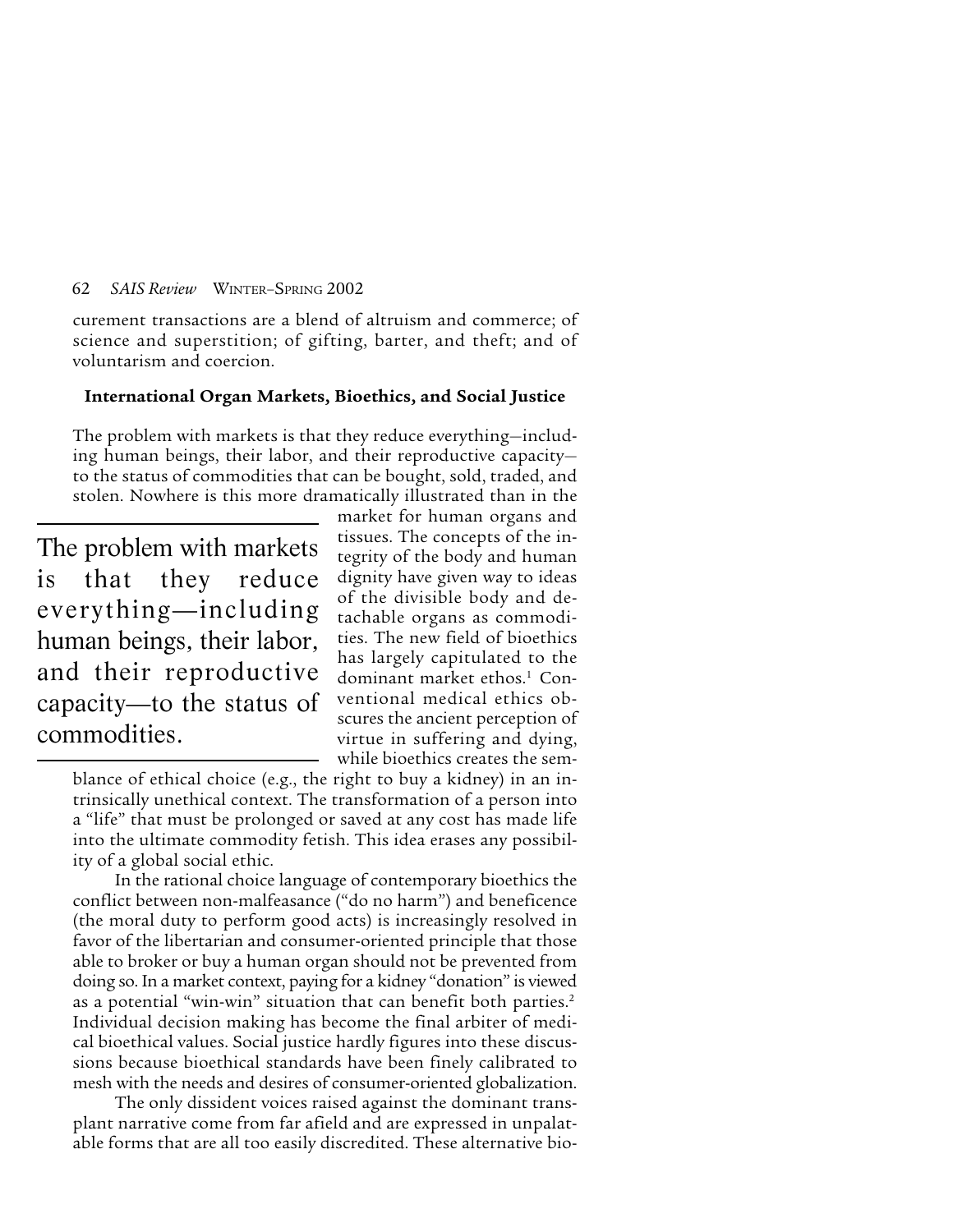ethical positions have been expressed, perhaps somewhat "primitively," in the context of the discourse of organ theft that represents the underlying fears of the poor and other socially marginalized groups. To a great many of those living on the fringes of the new global disorder, the scramble for "fresh" organs and tissues increases their profound sense of ontological insecurity in a world that values their bodies as a reservoir of spare parts.<sup>3</sup> The rumors of blood and body parts theft have provoked strong popular resistance to new laws of presumed consent recently passed in such countries as Brazil and Mexico. Opponents of presumed consent laws contest the state's right to claim dead bodies for organs and tissues harvesting. Yet their limited resistance is unable to forestall the rapid growth of the international organs market as those on both sides of the transplant equation are beginning to accept these still largely covert transactions, protected by transplant medicine's coyly averted gaze.

# **Organs Watch: Uncovering the Hidden Dimensions of Organ Transplant Rhetoric and Practices**

Organs Watch, a medical human rights group affiliated with the University of California, Berkeley, monitors the trade in organs with a view toward advancing social justice concerns in the organs market. From this base—and with the assistance of a small group of anthropology, law, journalism, and medical student interns, volunteers, and local field assistants—the group conducts basic ethnographic research on transplantation practices worldwide and is mapping the mechanics of the organs market. Above all, Organs Watch attempts to make public and transparent all practices regarding the harvesting and distribution of human body parts. Until now, these transactions have been protected from scrutiny because the population of organ suppliers—both living and brain dead—is largely poor and socially marginalized.

Organ Watch's first task has been to raise some basic but necessary questions: How does the organ market function? Whose needs are privileged? Whose voices are silenced? What invisible sacrifices are being demanded? What "noble lies" are concealed in the transplant rhetoric of gifting, scarcities, and needs? In answering these questions, three crucial points about the organs trade emerge. The first is about invented scarcities and artificial needs despite the widespread fetishization of organs. Supply and demand for organs has, however, increasingly evolved toward the trade in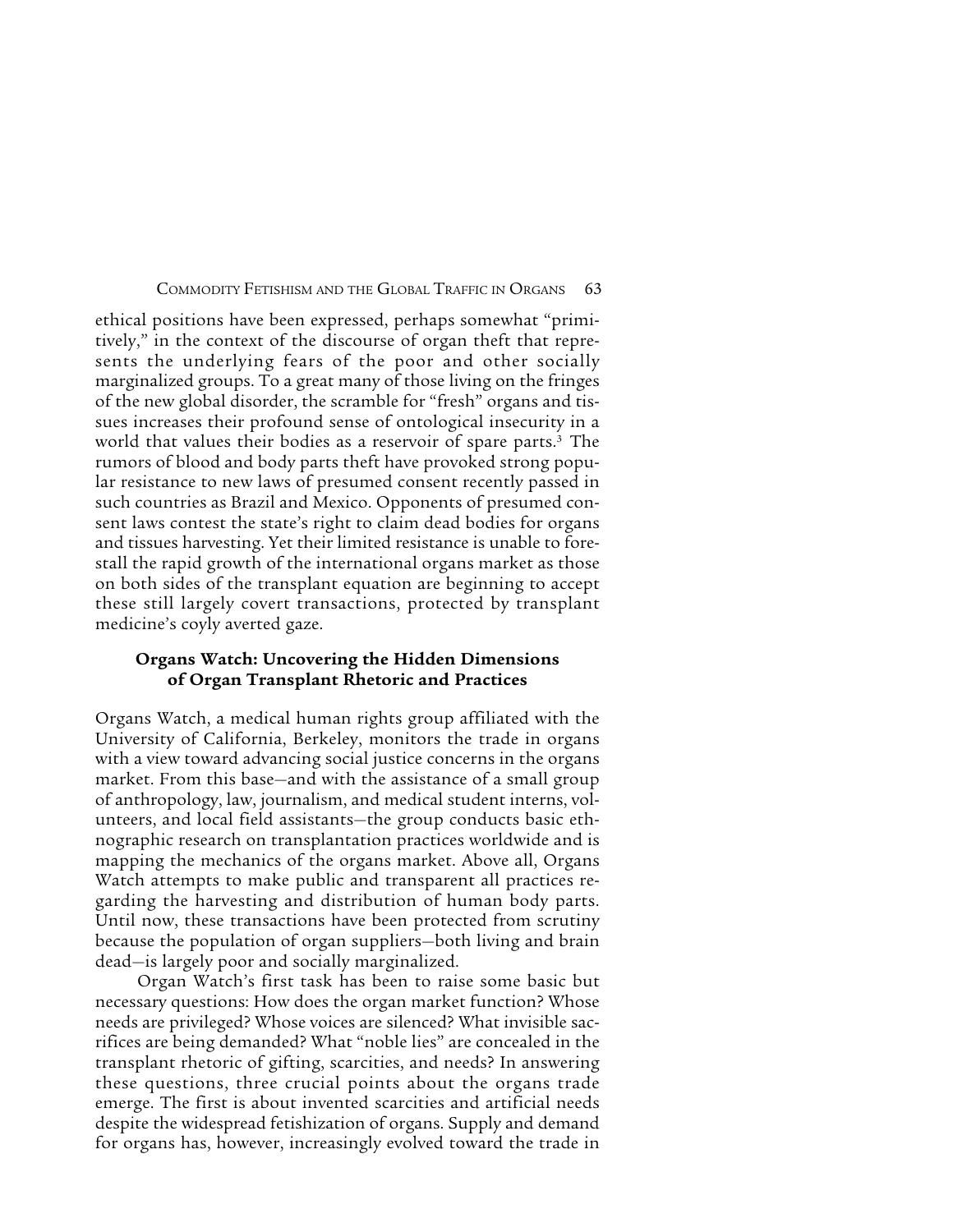"fresh" body parts, which has sustained the rapid growth of "medical tourism" as well as "biopiracy." The second concerns altruism versus invisible sacrifice in the new global markets for bodies and "fresh" organs. The third point concerns surplus empathy and the relative visibility of two distinct populations—excluded and invisible organs givers and included and highly visible organs receivers.

# **The Body and Commodity Fetishism**

Global market capitalism, together with advanced medical and biotechnologies, has incited new tastes and desires for the skin, bones, blood, organs, tissues, marrow, and reproductive and genetic material of others. There now exists an unregulated, international, multi-million dollar business in tissues and body parts, obtained in many parts of the world without consent from police mortuaries or hospital morgues.

In many developing countries, human tissue is exchanged with first-world countries for medical technology or expertise. In South Africa, for example, an experimental research science unit of a large public medical school ships human heart valves, taken without consent from the cadavers of poor Blacks in police mortuaries, to medical centers in Germany and Austria. The exorbitant "handling" fees they charge for supplying such valuable body parts helps support the unit's research program in the face of the downsizing of advanced medical research facilities in the new South Africa.

As commercialization has entered almost every sphere of medicine and biotechnology, those in the North cannot claim any moral highground. Mortuary practices and tissues harvesting resemble a kind of human strip farming in some parts of the United States. Heart valves, cornea, skin grafts, bone fragments, and other body parts are used for research, teaching, and experimentation as much as for advanced surgeries. "Excess" cornea are shipped in bulk from the United States to other countries, including developing countries, enabling sellers to reap enormous profits from the handling charges reported as legitimate sales.

The sale of human organs and tissues has resulted in certain disadvantaged individuals, populations, and even nations being reduced to the role of "suppliers." It is a scenario in which bodies are broken, transported, processed, and sold in the interests of a more socially advantaged population of organs and tissues receivers. Desperation on both sides and the willingness of both trans-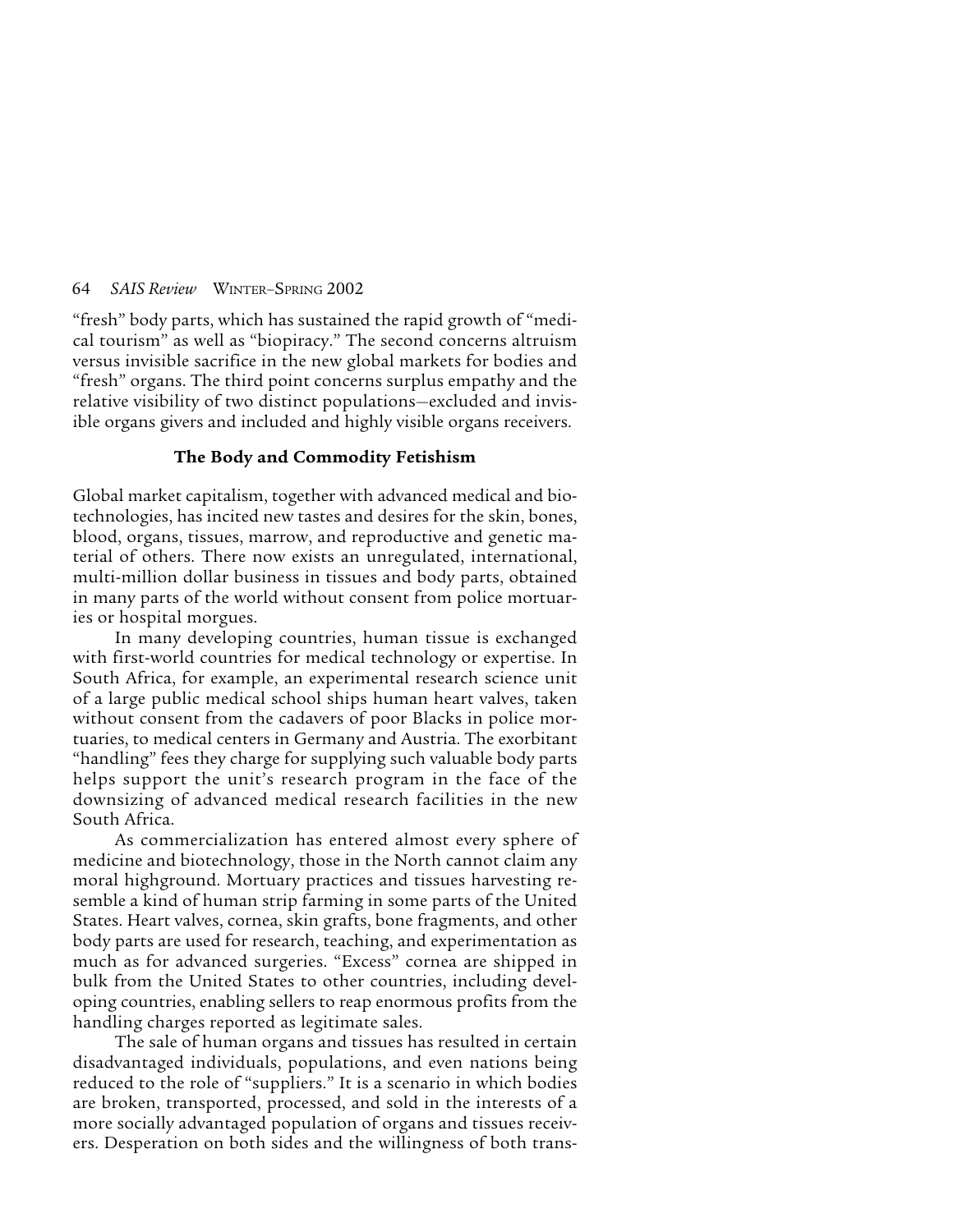plant doctors and their patients to see only one side of the transplant equation allows the commodified and fetishized kidney to become an organ of opportunity for the buyer and an organ of last resort for the seller. The policy among kidney transplant doctors in the United States might best be described as "don't ask, don't tell." This also might be called neocannibalism.

In the United States, for instance, organs brokers like "Livers-4-You" advertise freely on the Internet:

Want a living donor next week, or a morgue organ in five years? We are a new organization with a New York City phone number and unique in locating the overseas pathway for those waiting too long for a transplant.

This group states that it has "joined with medical professionals in the Philippines (and other as yet undesignated countries) to help 'fill the gap' between the supply and demand for organs." For those nervous about traveling to a developing country for transplant surgery, the website notes that medical schools in the Philippines are "carbon copies" of U.S. schools and that Philippine transplant surgeons are trained in the United States. Those in doubt about the quality of medical care in the Philippines are told to contact the U.S. consulate in Manila, the Manila office of multinational corporations, or the Catholic Church in Manila. All will provide positive references on the practice of transplant surgery in the Philippines. The only glitch is that the cost for a live donor is "higher than for a cadaver." Overall though, the cost is still about half the current cost of transplant in the United States. The payment mechanics—through bank wire transfers—are handled by the Livers-4-You online staff. Medical arrangements are handled by the organization's head surgeon, who is a U.S.-trained and licensed doctor who has "done many operations in the United States."

Transplant procedures are astronomically expensive (in the United States a heart transplant costs more than \$300,000) and are frequently hindered by unremitting shortages in organs. The media, prompted by organs procurement organizations, produce frequent references to the number of people who will die each year waiting for an organ. In the United States over 70,000 people appear on organs waiting lists. Every year the demand for organs increases as transplant organizations, transplant professionals, and patients' rights groups demand that new categories of people become eligible for organ transplants. For example, at their annual meetings in Leiden, the Netherlands, in September 2000, members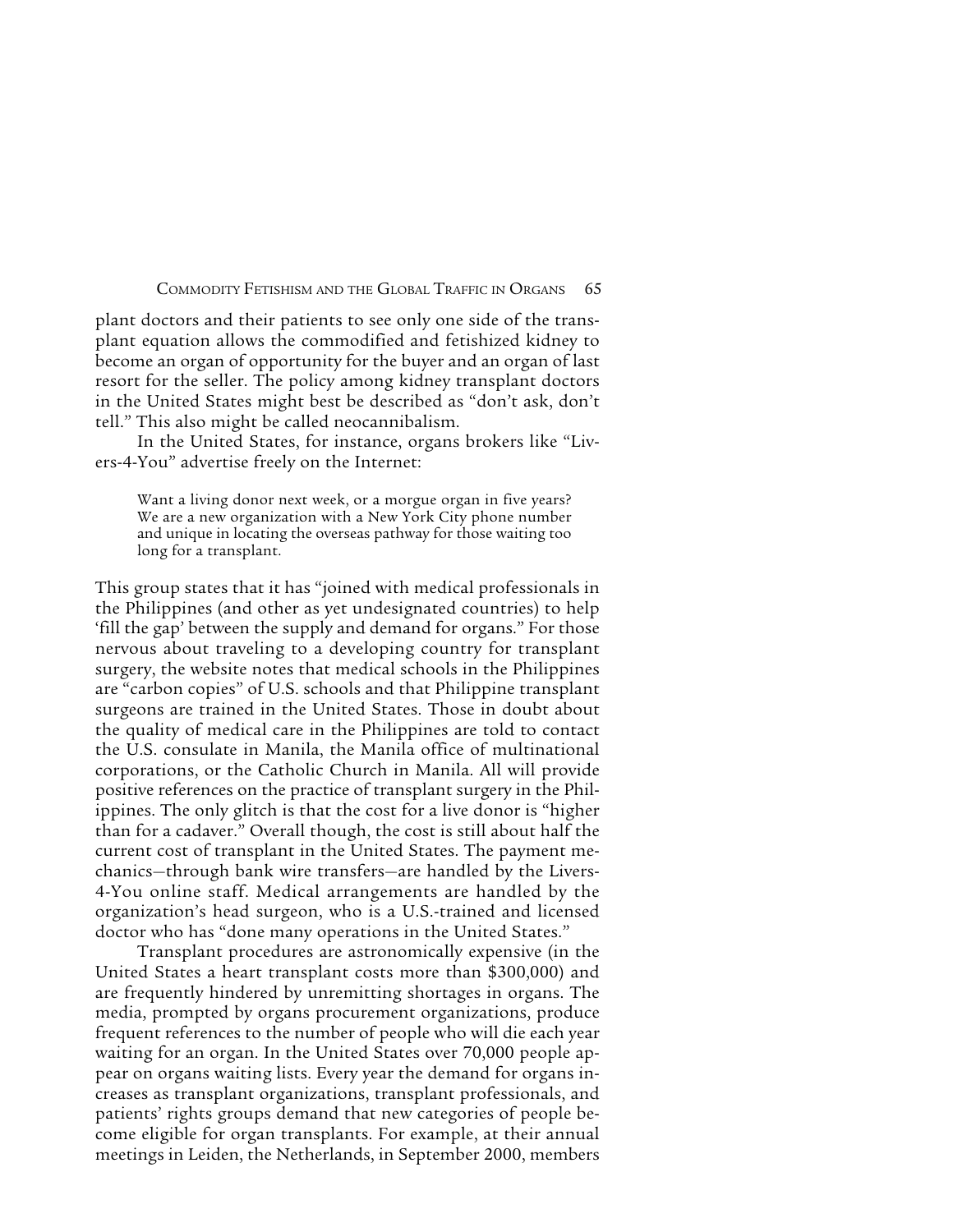of Eurotransplant supported new experiments that expanded transplant waiting lists to include the medical margins—those over 70 years, infants, those with hepatitis C and HIV seropositivity, and those proven to be immunilogically prone to organ rejection. There was no acknowledgement that these experiments would inflate the demand for organs and promote the development of desperate means, including the black market, to obtain them. Instead, these experiments were defended as a democratic gesture and a service to those potential transplant consumers demanding the right to any and all advanced medical procedures now available.

# **Biopolitics: Race, Class, and Ethnicity in Organs Procurement**

There is little consciousness of the vulnerability of some social classes and ethnic groups who can be described as the "designated donor" populations. In the United States, this group is disproportionately poor—including whites, Latinos, and African Americans. The poor are over-represented in the intensive care centers (ICUs) of large urban hospitals, due to their disproportionate exposure to urban violence, the higher rates of suicide and vehicular death in their communities, and the cumulative effects of societal and

Widespread refusal to donate among poor Latino and African Americans is a political act of considered resistance.

medical neglect. The great irony is that those lacking public insurance (44 million citizens) also comprise the greatest number of those whose family members

are asked to be altruistic and voluntarily donate the organs and tissues of loved ones. That a great many of these families refuse to donate should come as no surprise. They are being asked to give organs to support a social and medical system that excludes them and within which they would have a lower probability of receiving an organ, should that need arise. One needs to be relatively affluent and otherwise healthy and well looked after to be recommended for organ transplant. Widespread refusal to donate among poor Latino and African Americans is a political act of considered resistance.

Meanwhile, across the globe, medical human rights workers in the West Bank complained of gross violations of Palestinian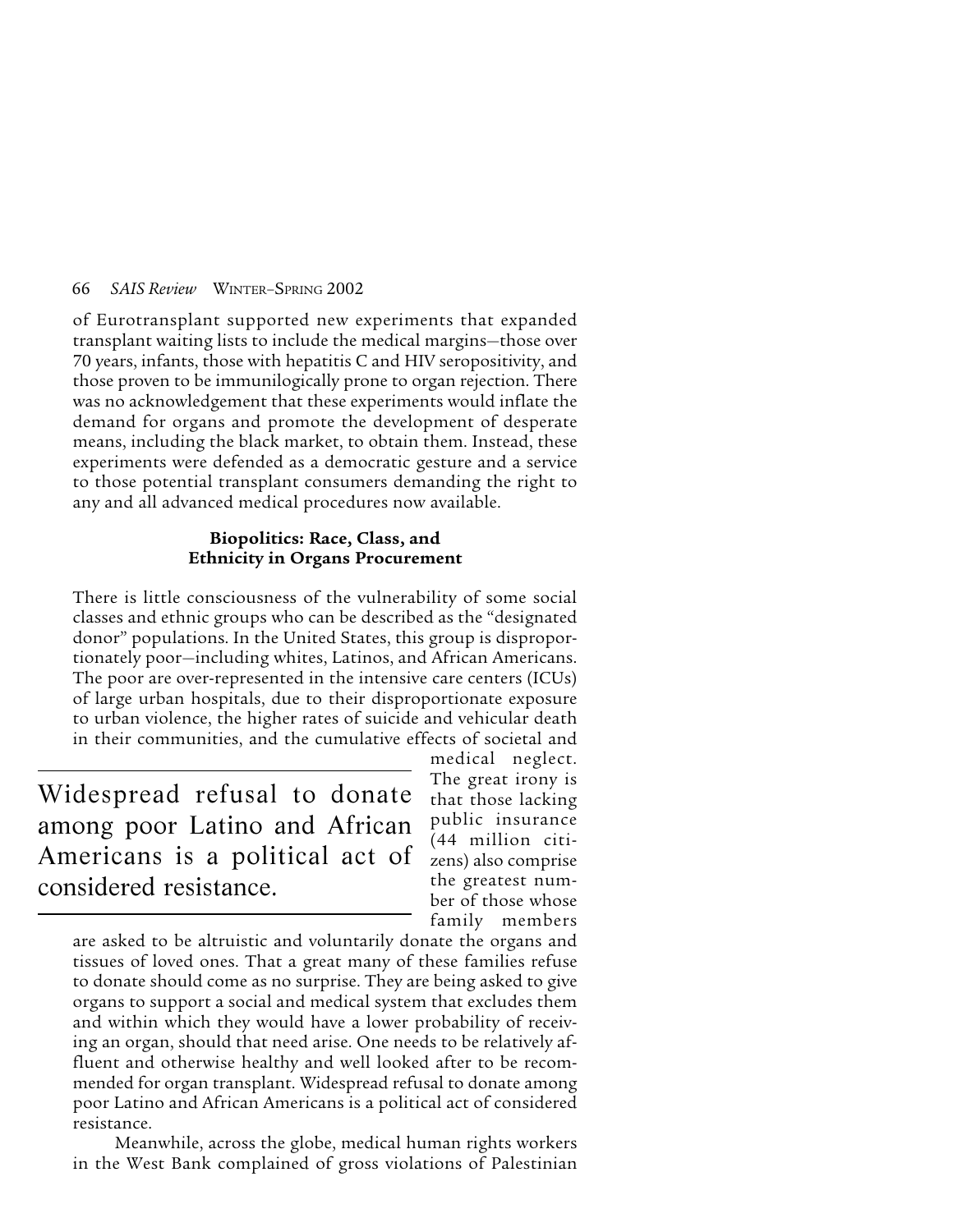bodies by Israeli pathologists at the National Legal Medical Institute in Tel Aviv. An official investigation committee appointed by the Minister of Health confirmed the suspicions of Palestinian health workers. The harvested organs and tissues were sold by the Institute to hospitals and medical centers for surgical procedures, research, and medical teaching. A special "squad" of surgeons on military reserve duty performs the harvesting. This practice was established by the head of the national skin bank, who was formerly also Chief Medical Officer of the Israeli Defense Forces. Relying on "presumed consent" the staff of the Forensic Institute and the surgeons who illegally harvested skin and organs said that they believed they were helping to save lives, and that this was more important than trying to procure the consent of ill-informed and grieving family members. As elsewhere, tissues and organs were regarded as mere detachable objects that could be transformed into something valuable. Some bodies were, however, exempt from this practice, namely the bodies of Israeli soldiers, which are returned intact to their families for burial.

# **Invented Scarcities—The Slide to Living Organ Donation and Medical Tourism**

Sadly, however, the discourse on scarcity conceals the actual existence of excess and wasted organs that end up in hospital dumpsters on a daily basis throughout those parts of the world where the necessary infrastructure to use them is lacking. Indeed, the ill will and competitiveness of some hospital workers and medical professionals also contributes to the production of organ "wastage." For example, transplant coordinators in public hospitals in many developing countries are often told to dispose of usable organs rather than allow the competition to "get their hands on them."

The very idea of organ "scarcity" is what Ivan Illich would call an artificially created need, invented by transplant technicians and dangled before the eyes of an ever-expanding sick, aging, and dying population. The resulting artificially created organs scarcity is "misrecognized" as a natural medical phenomenon.<sup>4</sup> In this environment of "survivalist" utilitarian pragmatics, the ethics of transplantation is modeled after classical "lifeboat" ethics.<sup>5</sup> With ethical presumptions of scarcity, there appears to be clear choices to be made, namely who gets into the lifeboat ("getting on the waiting list"); who will be shoved off the boat when it gets overcrowded (getting triaged while on the waiting list); and who will, in the end,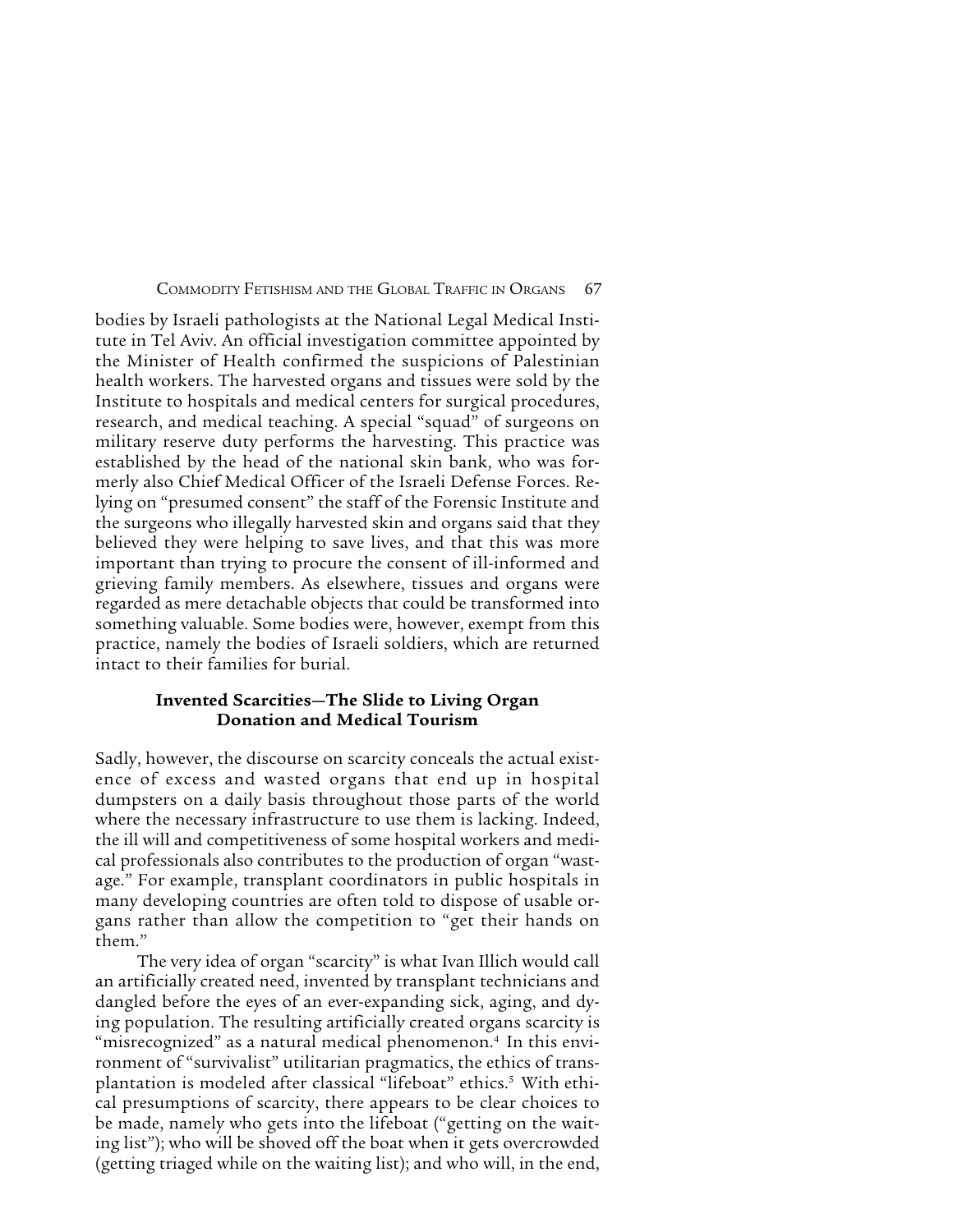be "eaten" so that others may live (race and class disparities in organs procurement and distribution practices).

A new kind of organ trade has emerged out of the global economy: transplant tourism. Along with it, a group of self-defined transplant outlaws—doctors, patients, brokers, and kidney sellers has emerged. They short-circuit national waiting lists and make a mockery of national and international codes of ethics prohibiting the sale of organs, from either living or dead donors. The key actors are a new class of entrepreneurial organs brokers, who take advantage of questionable organs scarcity panics and the desperation of both the organs buyers and the organs sellers. The sellers are recruited from populations that are suffering from economic transitions. These include displaced rural populations, guest workers, refugees, and young soldiers.

# **Supplying the Market Through Biopiracy: Tissues Procurement Practices**

Drawing on widely sited ethnographic field research, Organs Watch has investigated international organs buying, selling, and transplantation in an effort to document the impact of the organs market on the bodies of some of the most vulnerable citizens of the new world order. Organs Watch researchers have followed transplant patients from dialysis clinics to meetings with brokers in suburban shopping malls, and into illicit surgeries. They have also visited the township *shabeens*, squatter camps, and city jails where people are most likely to sell their organs, sometimes in "organs motels" inside private hospitals. They have seen dead bodies flow from hospital morgues and police mortuaries to the issue banks and biotech companies where their parts are harvested and processed—often for sale. All of this field research confirms the existence of a new form of "apartheid medicine" that privileges one class of patients, organ recipients, over another class of unrecognized "patients," organ donors, about whom almost nothing is known.

In its odd juxtapositions of ethnography, documentation, surveillance, and human rights work, the Organs Watch project blends genres and transgresses old distinctions between anthropology, political journalism, scientific report, moral philosophy, and human rights advocacy. More than any other discipline, however, anthropology is best suited to investigate values and practices from a position of epistemological openness and to offer alternatives to the limited pragmatic utilitarianism that dominates medical bioethical thinking today.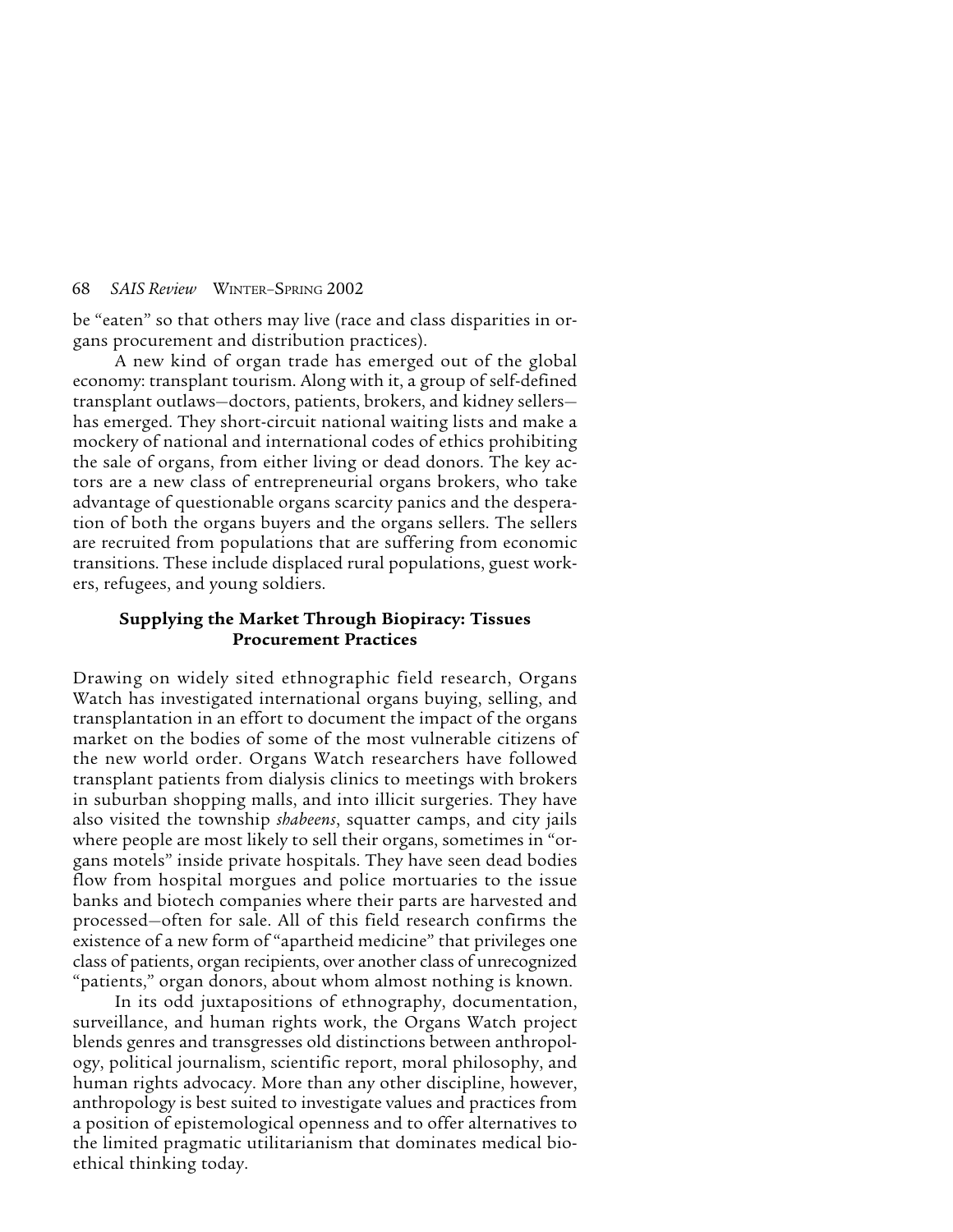#### **Brazil: Organ Theft**

The spread of biopiracy has affected many in the developing world, whose plight is often the result of the medical establishment's complicity in the illegal organ trafficking. For example, during the summer of 1998 Laudiceia Cristina da Silva, a young mother and office receptionist in Sao Paolo, filed a formal *denuncia*—a com-

plaint—requesting a criminal investigation of the large teaching hospital where, a year earlier, during a routine operation to remove an ovarian cyst she had "lost" a kidney as well.

During a routine operation to remove an ovarian cyst she had "lost" a kidney as well.

The "missing kidney" was discovered soon after the operation by the woman's family doctor during a follow-up examination. Laudiceia was continuing to experience excruciating pain and changes in her urination. Her doctor was suspicious of the large surgical scar and ordered a sonogram.

When confronted with the information, the hospital representative told a highly improbable story—that Laudiceia's missing kidney was embedded in the large "mass" that had accumulated around her ovarian cyst, and was removed with it. But the hospital refused to produce their medical records or the evidence. The diseased ovary and the kidney had been "discarded," she was told, and her medical records had been temporarily misplaced. Laudiceia and her family doctor are convinced that her kidney was taken to serve the needs of another, wealthier patient in the same hospital. To make matters worse, the young woman's only brother had been killed in a random act of urban violence several weeks earlier, and the family arrived at the hospital too late to stop organ retrieval. Brazil's new "presumed consent" law, which has since been revoked, allowed doctors to remove organs unless the individual had gone to a civil registry office and had a declaration stating "I am Not A Tissues or Organs Donor" stamped on his official identification papers. "Poor people like ourselves are losing our organs to the state, one by one," Laudiceia complained angrily.6 Laudiceia's legal case is now "in process" and will most likely be resolved, as many of these cases are, out of court. If so, the young woman will not be allowed to discuss her case any further.

Neither is there a lack of desperate people willing to sell a kidney for a pittance—as little as \$1,000. Many of them wait out-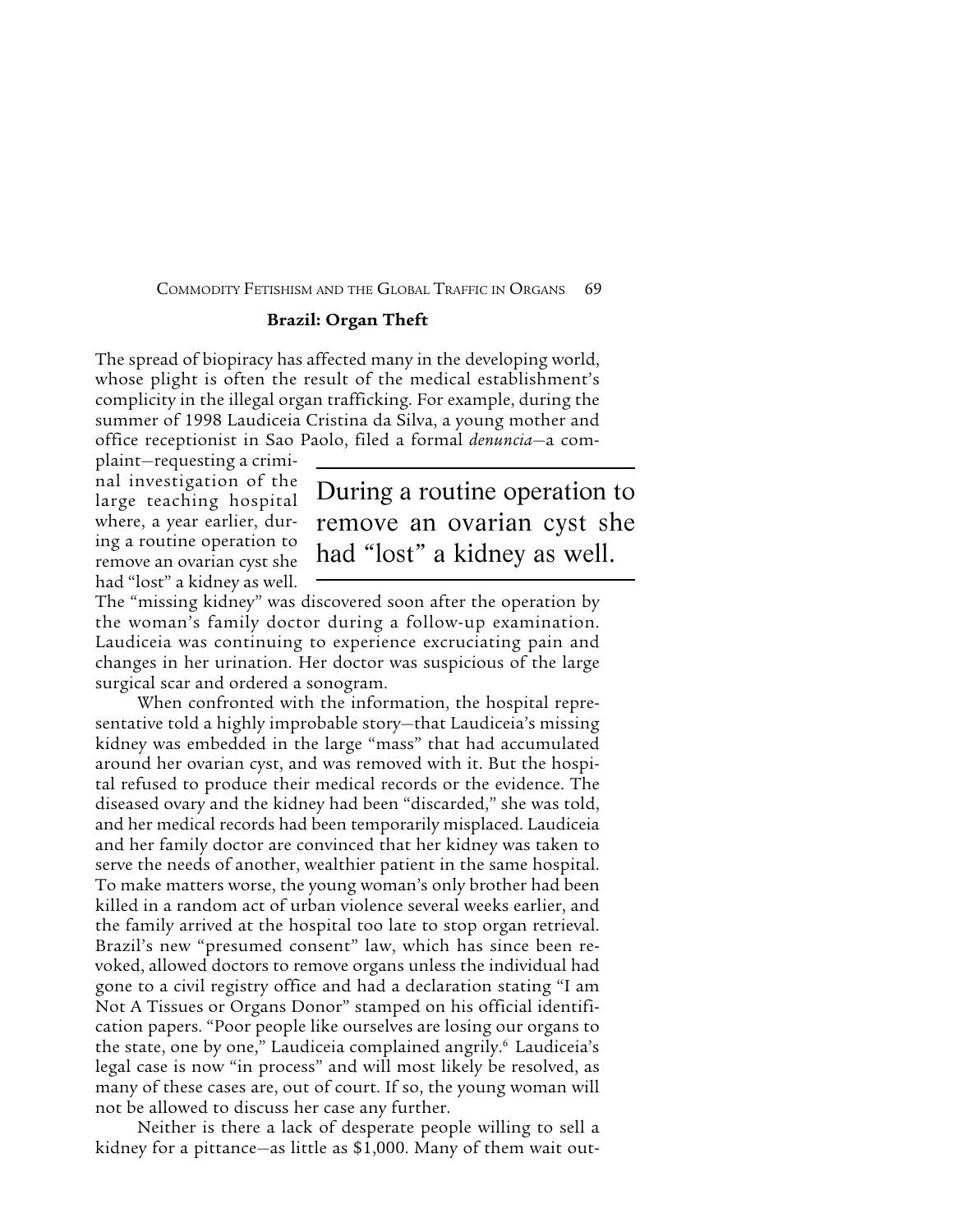side transplant units or in special wards of surgical units reserved for them, in places like India, Iraq, Moldova, the Philippines, and Turkey, begging to be considered and hoping for a good match with a prospective buyer. In general, the circulation of organs flows from South to North, from poorer to more affluent bodies, from black and brown bodies to white ones, and from females to males. Entire regions are known in the transplant world as "kidney belts" because so many who live there are willing to sell their "extra" kidney.

# **India: The Right to Sell?**

Across the globe during the summer of 1999, Lawrence Cohen sat in a one-room flat in a municipal housing project in a Chennai slum in South India talking with several local women, each of whom had sold a kidney for about \$1,000. Each had undergone her kidney removal at the clinic of Dr. K. C. Reddy, India's most outspoken advocate of the individual's "right to sell" a kidney. The

If only they had three kidneys, with two to spare, then things might be better.

women Cohen interviewed were primarily low-paid domestic workers with husbands in debt. The kidney sale was usually preceded by a financial crisis: the family had run out of

credit and the bill collectors were at the door. The women said that the money from selling their kidneys had offered temporary relief but that it was soon swallowed up by the usurious interest charged by local moneylenders. The families were all in debt again. They also stated emphatically that they would do it again. If only they had three kidneys, with two to spare, then things might be better.<sup>7</sup>

A decade ago, when townspeople first heard through newspaper reports of kidney sales occurring in the cities of Bombay and Madras, they responded with predictable alarm. Now, Cohen says, some of these same people speak as matter of fact about when it might be necessary to sell a "spare" organ. Globalization has encouraged the development of new forms of "debt peonage" in which the commodified and fetishized kidney occupies a critical role as collateral. Today the spare kidney represents everyman's last economic resort, one's ultimate collateral.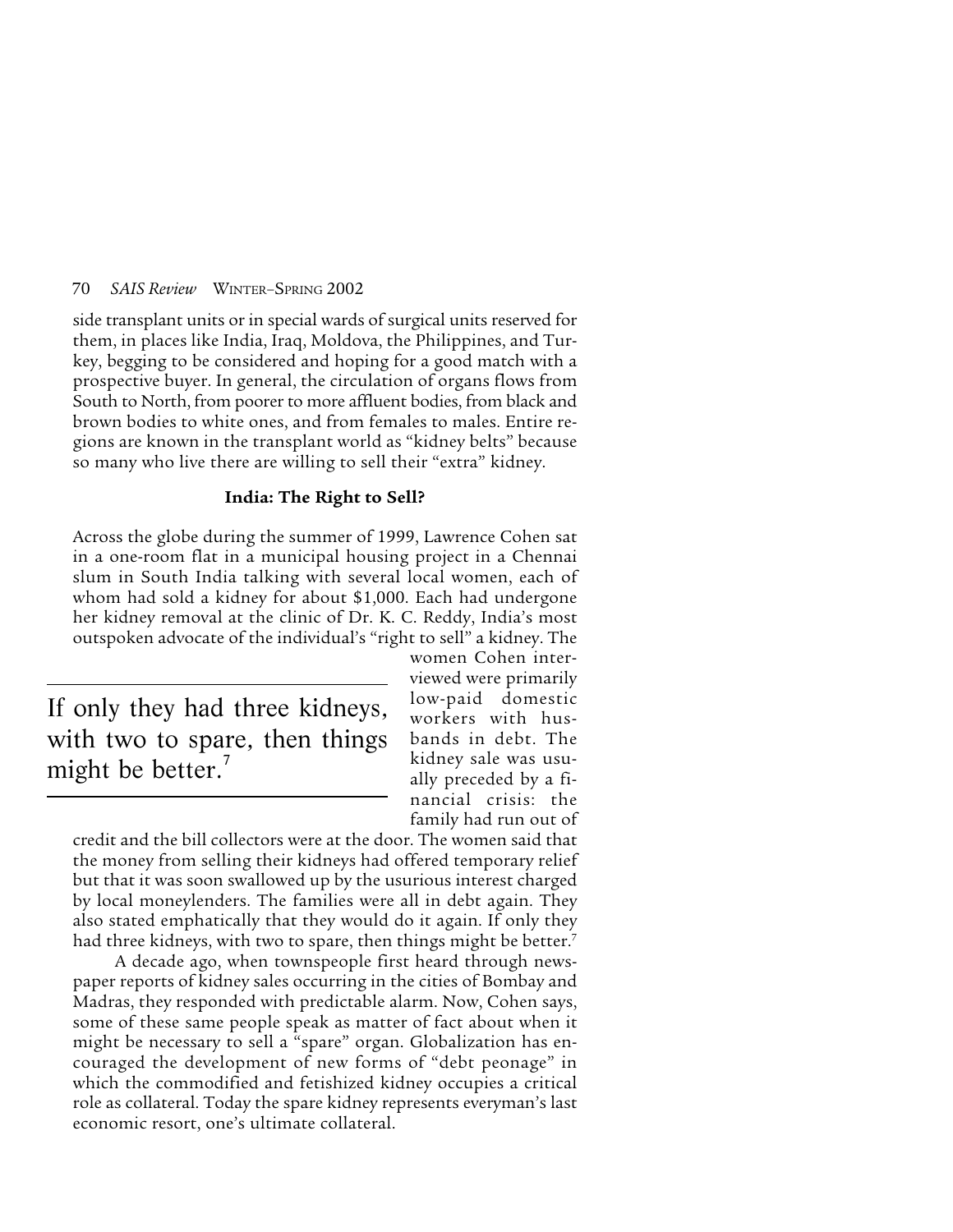#### **Argentina: Targeting the mentally ill**

One place where Organs Watch found social justice lacking in the organs harvesting process was Argentina. In January 2000, the group conducted an undercover visit to the Montes de Oca state mental asylum to investigate reports of blood, tissue, and organ stealing from the bodies of mentally retarded, but otherwise physically healthy, inmates. Reports of illicit organs trafficking surfaced during the early 1990s in respected medical journals, as well as in the popular press. A court-ordered investigation of the grounds of the asylum by members of Argentina's celebrated anthropological forensic team recovered the bodies of several "unidentified" patients from a swamp and a water tower on the grounds of the asylum. The causes of death were never determined and the bodies were too decomposed to verify whether they had been tampered with. "The fact is," said Alejandro Inchaurregui, a member of the forensic team, during a visit to his Missing Persons Bureau in the Police Station of La Plata, "nobody really cares about the bodies of those who are abandoned [at the mental asylum] and left to the care of the state."8

Montes de Oca remains a frightening place. The asylum is grossly understaffed, and the inmates, many naked and almost all emaciated, wander the asylum grounds unsupervised. A night nurse and ward supervisor interviewed later at her home explained that hospital staff members commonly take blood from living inmates and remove cornea from the deceased, almost always without consent. She described these practices as a "payback" for the inmates' care at the state's expense. "Isn't that the way it is done everywhere?"9

These horrific stories, which are far from unique, highlight the need to bring social justice concerns to bear on global practices of organ harvesting and distribution. Transplant surgery is the most social practice of medicine and as such is particularly dependent on trust within the medical community.

# **Growing Demand for Live Organ Donation and the Rise of Medical Tourism**

The real scarcity in organs transplant is of patients of sufficient economic means to pay for these expensive operations. Hence the paradox of U.S. transplant centers actively recruiting wealthy foreign patients, so-called "medical tourists," to receive organs that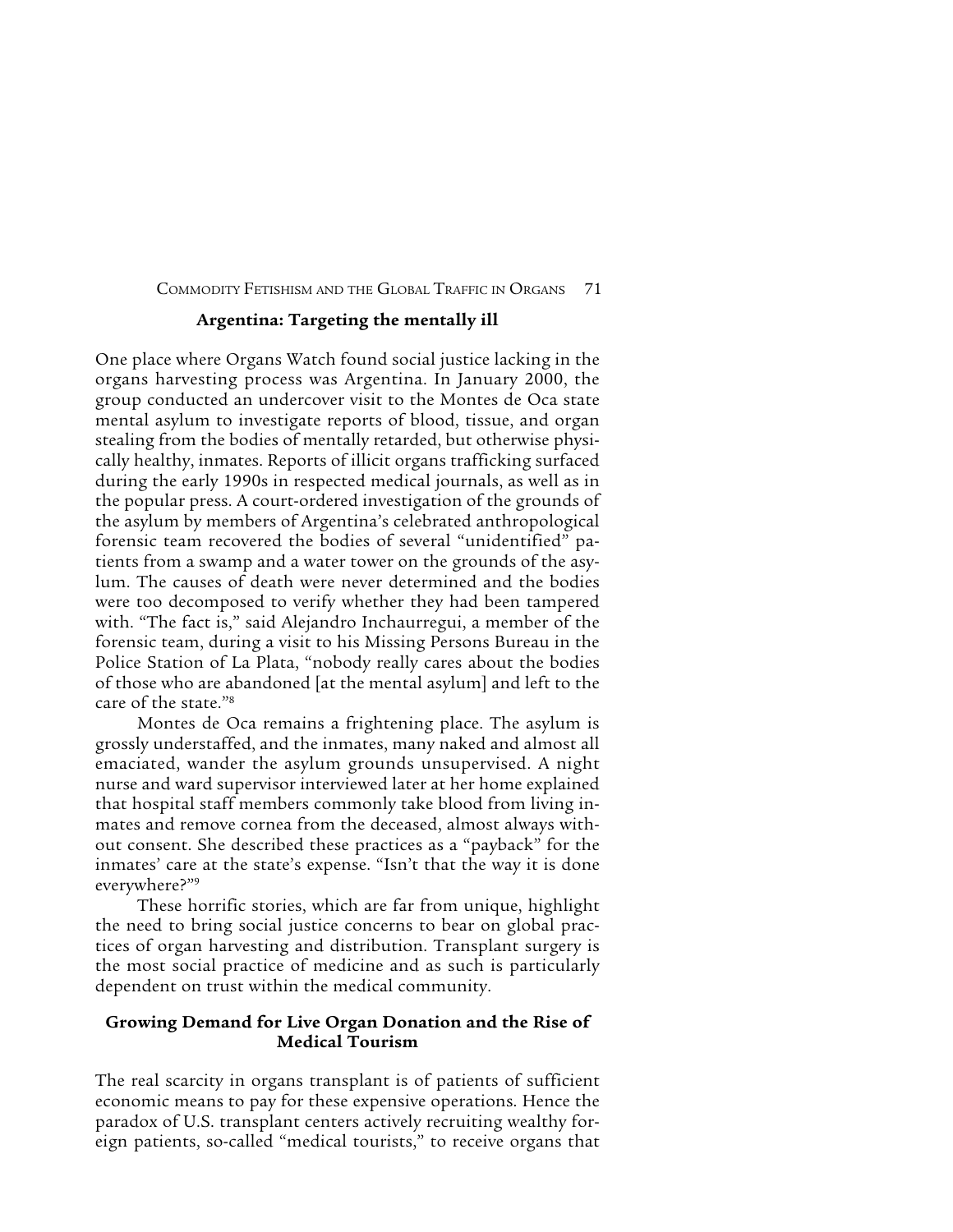are otherwise described as painfully scarce.10 The University of Maryland Medical Center, for example, advertises its kidney transplant program in Arabic, Chinese, Hebrew, and Japanese on its website.<sup>11</sup> The United States is extremely democratic in at least one sense—anyone, regardless where they come from, with enough cash can become a "medical citizen" of the United States and receive a bonafide "Made in the USA" organ.

The idea of the organ as fetish conjures up the magical energy that is invested in the "fresh" organ purchased from a living donor. Averham, a 71 year old kidney buyer who flew from Jerusalem to Georgia in Eastern Europe where he purchased a kidney from a young peasant, explained to me why he would never tolerate a cadaveric kidney: "That kidney is practically dead. It was probably pinned down under the wheels of a car for several hours and then it was put on ice for another several hours. Then you expect it to go right back to work for me? It's really disgusting to think about putting that dead man's organ inside you. So I chose a better way. I was able to see my donor [in a small town in Eastern Europe]. He was young, strong, healthy. Just what I was hoping for."

As Averham's preferences show, cadaver organs are no longer the primary organs of desire. In the last decade, there has been a dramatic shift worldwide toward the procurement and use of organs from living donors who can give one kidney, half a liver, or the lobe of one lung. The move to living organ donation is seen as the only solution to the chronic scarcity of organs for transplant and a means to increase the viability and longevity of transplanted organs. In the United Sates live donor kidney transplants account for 50 percent of all transplants, and live donor liver transplants for 10 percent.<sup>12</sup> Similarly, in Israel, an experimental program of live, unrelated kidney donation was established to screen and select purely "altruistic" donors. But the head of the screening committee stated that: "Of the 40-some applications we reviewed and approved, it is possible that two were truly altruistic. All the others were paid."

Israel, for example, is a major player in the global market for organs; its citizens purchase, proportionally, the largest number of organs in the global market. Caught between a highly educated and medically conscious public and a very low rate of organ donation, only 7 percent of the population was registered in 1996 as "card-carrying" donors in contrast with 20 to 30 percent in the United States and most of Western Europe. As a result, the Israeli Ministry of Health has permitted the expansion of transplant tour-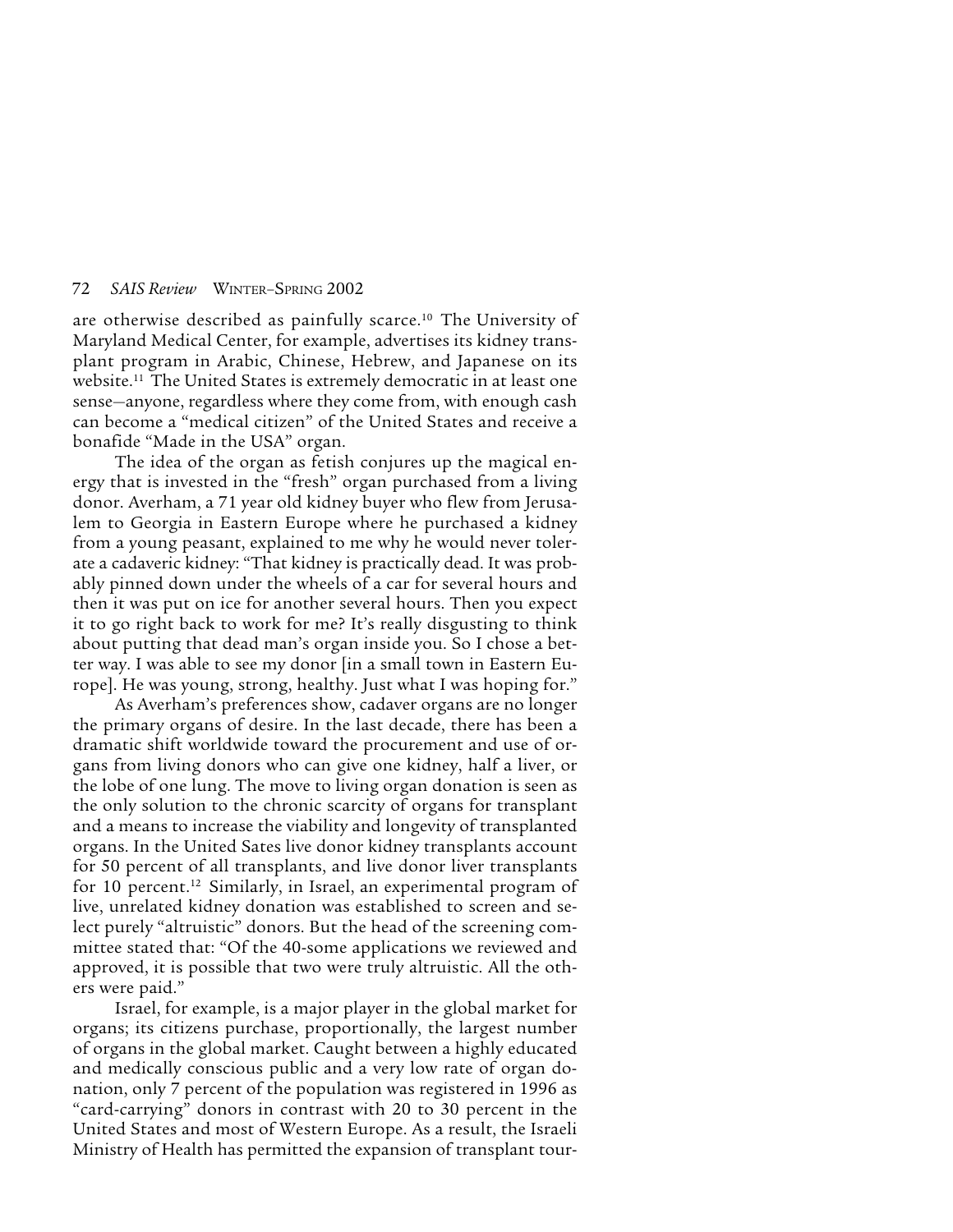ism. But the Israeli market operates in one direction only and no organs are sold from Israel to the global market.

The business of transplant tourism in Israel is fairly transparent and organized through a local business corporation in conjunction with a leading transplant surgeon, Dr. Zaki Shapira from Bellinson Medical Center near Tel Aviv. The "company" has developed links with transplant surgeons in Turkey, Russia, Moldavia, Estonia, Georgia, Romania, and (most recently) the United States. The cost of the transplant "package" increased from \$120,000 in 1998 to \$200,000 in 2001. With pressure from transplant candidates to develop links in more developed countries, the cost is still rising. The covert operation (in both senses of the term) is accomplished in five days. On the first day, the patients rest and undergo a dialysis. The operations take place on the second and third days. Depending on the size of the group, doctors will perform two to three operations per night. On days four and five, the patients recover on site and then fly home. The transplant "package" covers the rental of a private plane, which accommodates six patients, each of whom can be accompanied by a family member, the Israeli doctors, and the business coordinator. The cost also includes the "double operation" (kidney extraction and kidney transplant), the "fees" paid to bribe airport and customs officials, the rental of private operating and recovery rooms, and hotel accommodations for accompanying family members. The donor fee is also included but the donor is paid no more than \$5,000, and most of the donors from rural Eastern Europe are paid less than \$3,000.

The specific sites of the illicit surgeries are normally kept secret from transplant patients until the day of travel. Meanwhile, the locations are continually rotated to maintain a low profile. The surgeries are performed between midnight and the early morning hours. In a common scenario, Israeli patients and doctors (a surgeon and a nephrologist) fly to a small town in Turkey on the Iraqi border, where the kidney sellers are often young Iraqi soldiers or guest workers. In another scenario, the Israeli and Turkish doctors travel to a third site in Eastern Europe, where the organ sellers are unemployed locals or guest workers from elsewhere.

The refusal of the Ministry of Health to crack down on this multi-million dollar business, which is making Israel something of a pariah in the international transplant world, requires some explanation. In the absence of a strong culture of organ donation and under the pressure of angry transplant candidates, each person transplanted abroad is one less demanding and angry client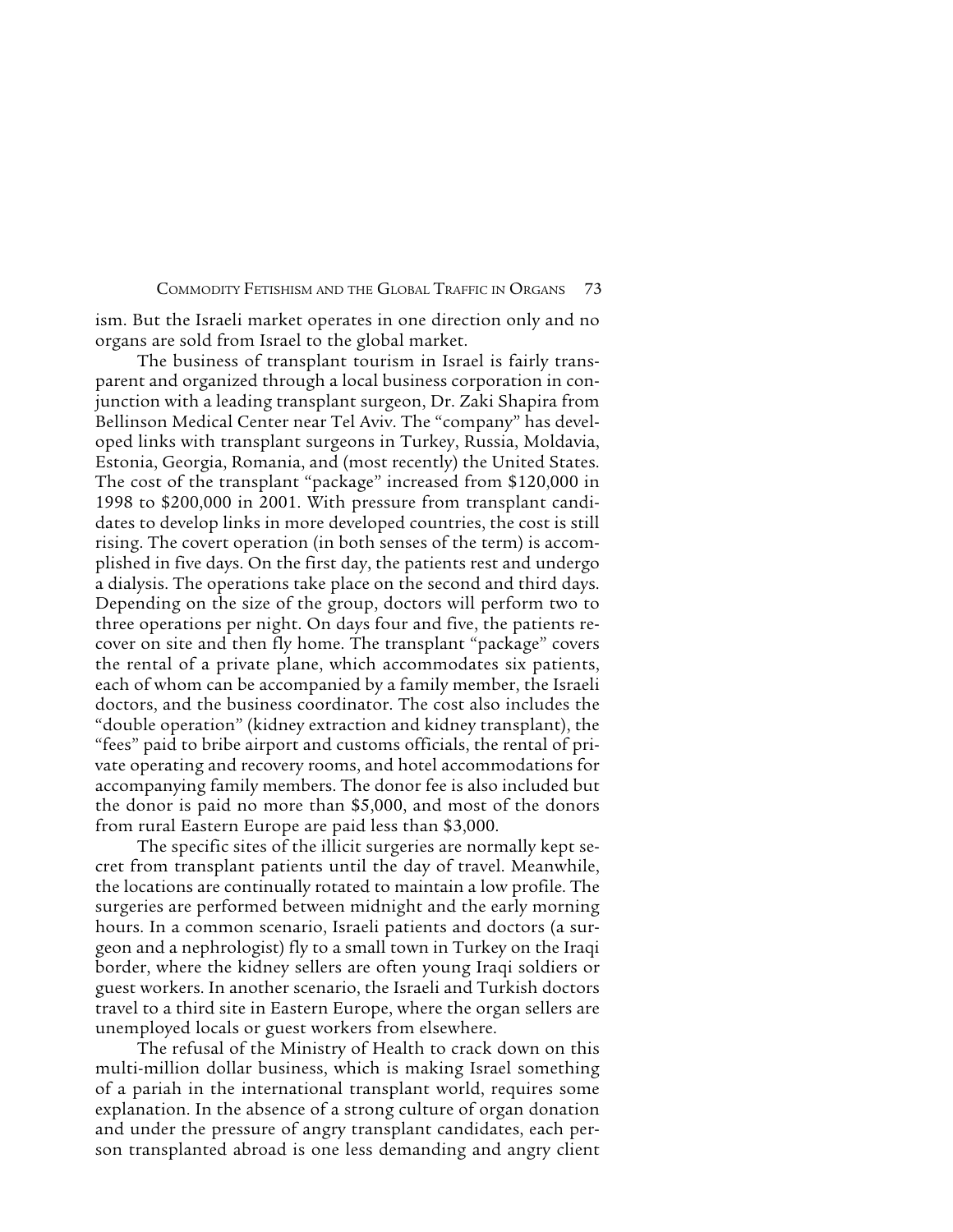with which to contend. More troubling is the support and involvement of the Ministry of Defense in the illicit transplant tourism. Patients who traveled on the outlaw Israeli transplant junkets to Turkey and Eastern Europe noted the presence of members of the military among the organized groups of patients.

Transplant surgery has reconceptualized social relations between self and other, individual and society, and among the "three bodies"—the existential live body-self; the social, representational body; and the body politic.<sup>13</sup> Throughout these radical transformations, the voice of anthropology has been muted while the highstake debates have been waged among surgeons, bioethicists, international lawyers, and economists.

The spread of new medical technologies and the artificial needs, scarcities, and the new commodities (i.e., fresh organs and tissues) that they demand raises urgent public issues concerning the emergence of new forms of barter and social exchange that breach the conventional dichotomy between gifts and commodities and between kin and strangers.

# **The Lie Behind the Demand for Donor Altruism**

The language of organ donation, which stresses altruism and benevolence, both obscures and contributes to the social inequalities of the larger medical system. Organ transplantation is, as Renee Fox so famously put it, both life-saving and death-ridden. Under traditional cadaver donation, the "gift" of life simultaneously demands a "gift of death." It demands that grieving family members readily accept "brain death" as the end of the life of a loved one. To this day, brain death is not recognized by a great many people, including many intensive care workers who express profound misgivings about the "real" ontological status of their brain dead patients.<sup>14</sup>

The director of a private eye bank in Pretoria, South Africa, complained that the American company that sold his private institution corneas charged exorbitant prices—up to \$1,000 per cornea. "Where do all these 'excess cornea' come from in the United States?" The answer is that they are procured from naive donors who believe their "gifts" are being used to heal and comfort burn victims.

One unethical aspect of the organs market is that organs solicitors commonly deceive people in times of grief, asking them to perform acts of mercy and altruism by donating the organs of a deceased loved one. This is what happened to Linda Johnson-Schuringa, a middle class woman from Orange, California. She put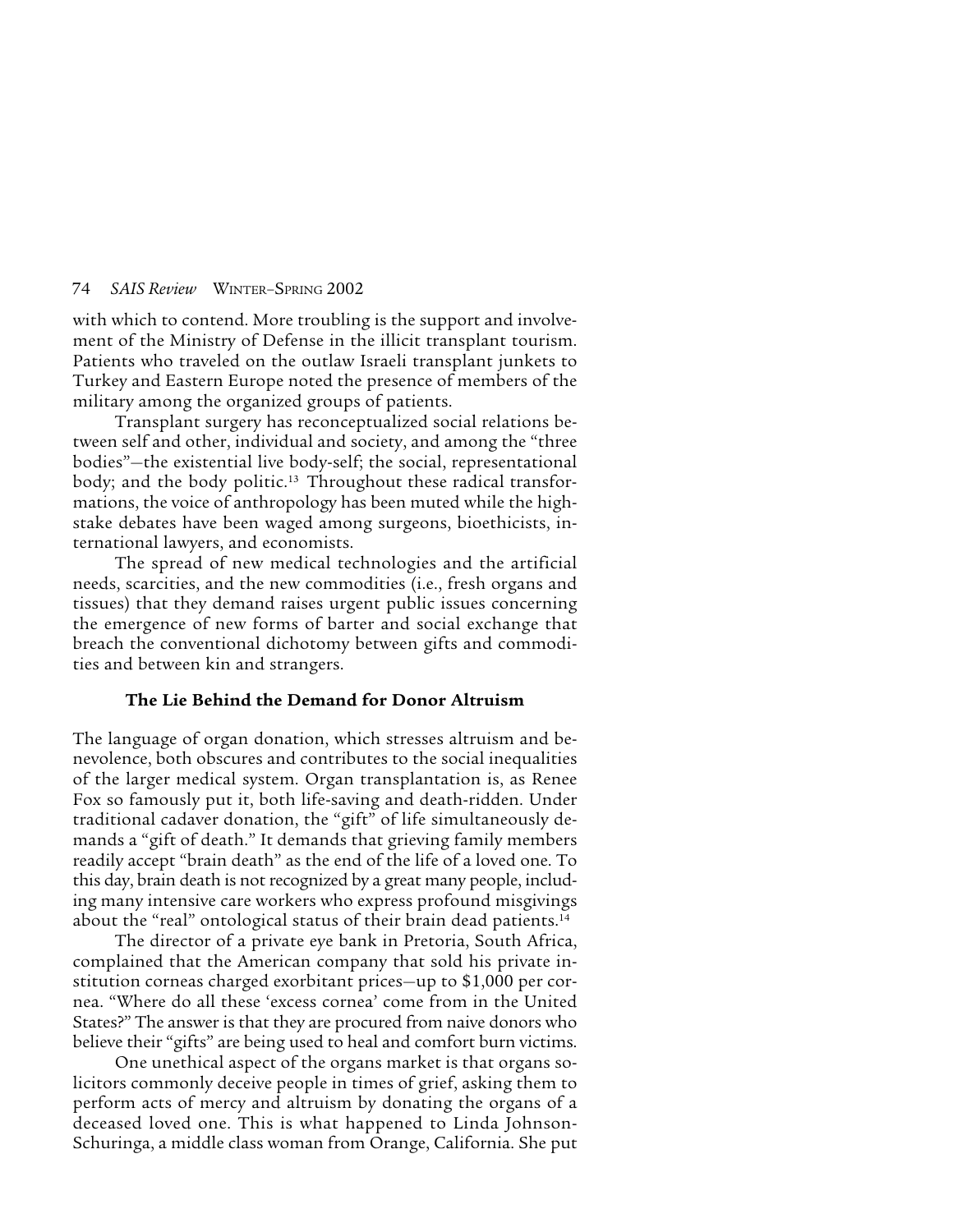her late husband's body into the care of the Orange County Eye and Tissue Bank, believing that his tissues and bone would alleviate the suffering of another person. Several months later she learned through an investigative reporter that the "gift" of her husband's bones had been shipped to Germany where they were "processed" into a dental product and sold internationally. Ms. Johnson-Schurninga still believes in organs and tissues donation but she wants the consent forms to explain that some or all parts of the donated body parts may be sold to biotech firms and processed into commercial products.15

Organs and tissue donors—both living and dead—are treated not as people, but as suppliers of the organic medical material needed for research, experimentation, and advanced medical technologies. Prof. Johan Brink, of Goorte-Schuur hospital at the Uni-

versity of Cape Town, South Africa, and currently head of the South African Transplantation Society, explained that during the apartheid years, transplant professionals simply took the organs they needed from the bodies of black, brain dead patients in

The idea of 'wasting' a good organ was sinful to them, like wasting a good piece of bread."<sup>16</sup>

the Intensive Care Unit without seeking the consent of their family members. These organs were destined for transplant into the bodies of privileged white patients: "The surgeons were from conservative backgrounds and they followed a rural Christian family ethic. The idea of 'wasting' a good organ was sinful to them, like wasting a good piece of bread."16

# **Surplus empathy**

Dialysis and transplant patients are highly visible and their stories are frequently reported by the media. We can see and hear their pain and suffering. But while there is empathy—even a kind of surplus empathy for transplant patients, there is an absence of empathy for both living and dead organ and tissue donors. Their suffering, for the most part, is hidden from the general public.

Few organ recipients know anything about the impact of transplant procedures on the donor's body. They recognize, of course, that their good fortune comes out of the tragedy of another, and they pass along the transplant folklore of the permissible guilt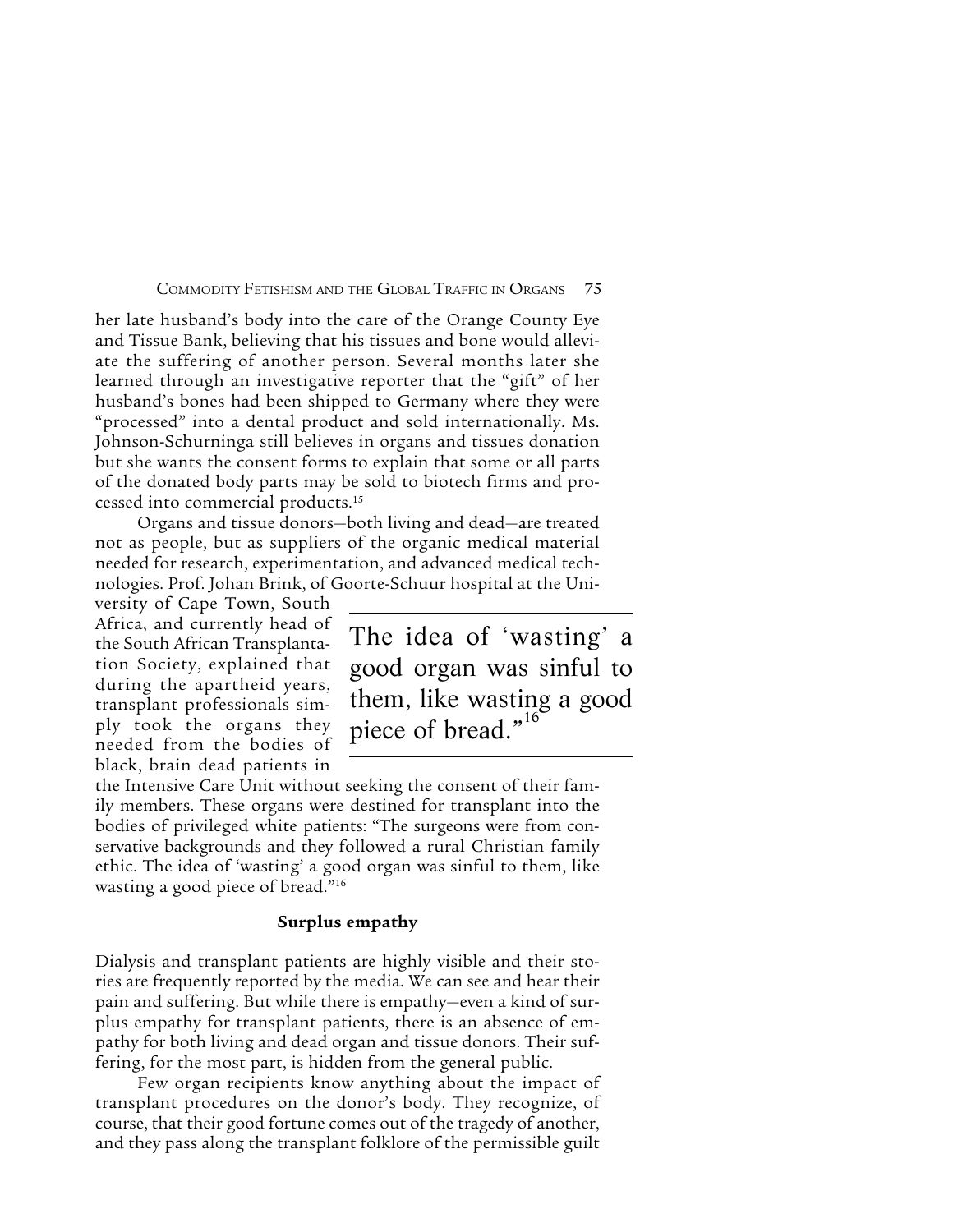and glee they experience on rainy nights when traffic accidents arise. Donor anonymity prevents contact between donors and recipients, though transplant patients often do try to learn something about their donors, whether they were living or dead. They are never privy, however, to the secret negotiations involving occasional psychological manipulation of the donor's family members while they are grieving deeply.

Yet there is hardly any mention of the medical, social, and psychological complications donors often suffer from. For instance, at least two kidney donors have died during the past 18 months and another is in a persistent vegetative state as a result of donation.17 The fact that many living donors have either died immediately following the surgical procedure, or are themselves in dire need of a kidney transplant at a later date sounds a cautionary note about living donation and serves as a reminder that nephrectomy is not a risk free procedure.18

Most recently, Organs Watch research in Moldova in December 2001 was able to document the ill health, social disability, and subsequent unemployment faced by young male kidney sellers who return to their natal villages to find that they can no longer sustain the demands of heavy agricultural or construction work, the only paid labor that s available to men of their backgrounds. Not one of the kidney sellers had seen a doctor or been treated at a medical clinic following their illicit operations in Istanbul. More telling Organs Watch had to coax the young men to agree to a basic clinical exam and sonogram at the expense of the organization. Some said they were ashamed to appear in a public clinic as they had tried to keep the sale a secret; others said they were too fearful of learning negative results from the tests. All said that if serious medical problems were discovered they were unable to pay for follow-up treatments or necessary medications. Above all, they said they feared being labeled as "weak" or "disabled" by employers and co-workers, as well as (for single men) by potential girlfriends and brides. "No young woman in the village will marry a man with the tell-tale scar of a kidney seller," the father of a village kidney seller said sadly. "They believe that he will be unable to support a family.

Meanwhile, organs brokers, like any other brokers, try to keep organs buyers and sellers apart. But even when live donation is transacted within families, recipients can be protected from knowing the human cost of donation. If the medical and psychological risks, pressures, and constraints on organ donors and their families were more generally known, potential transplant recipients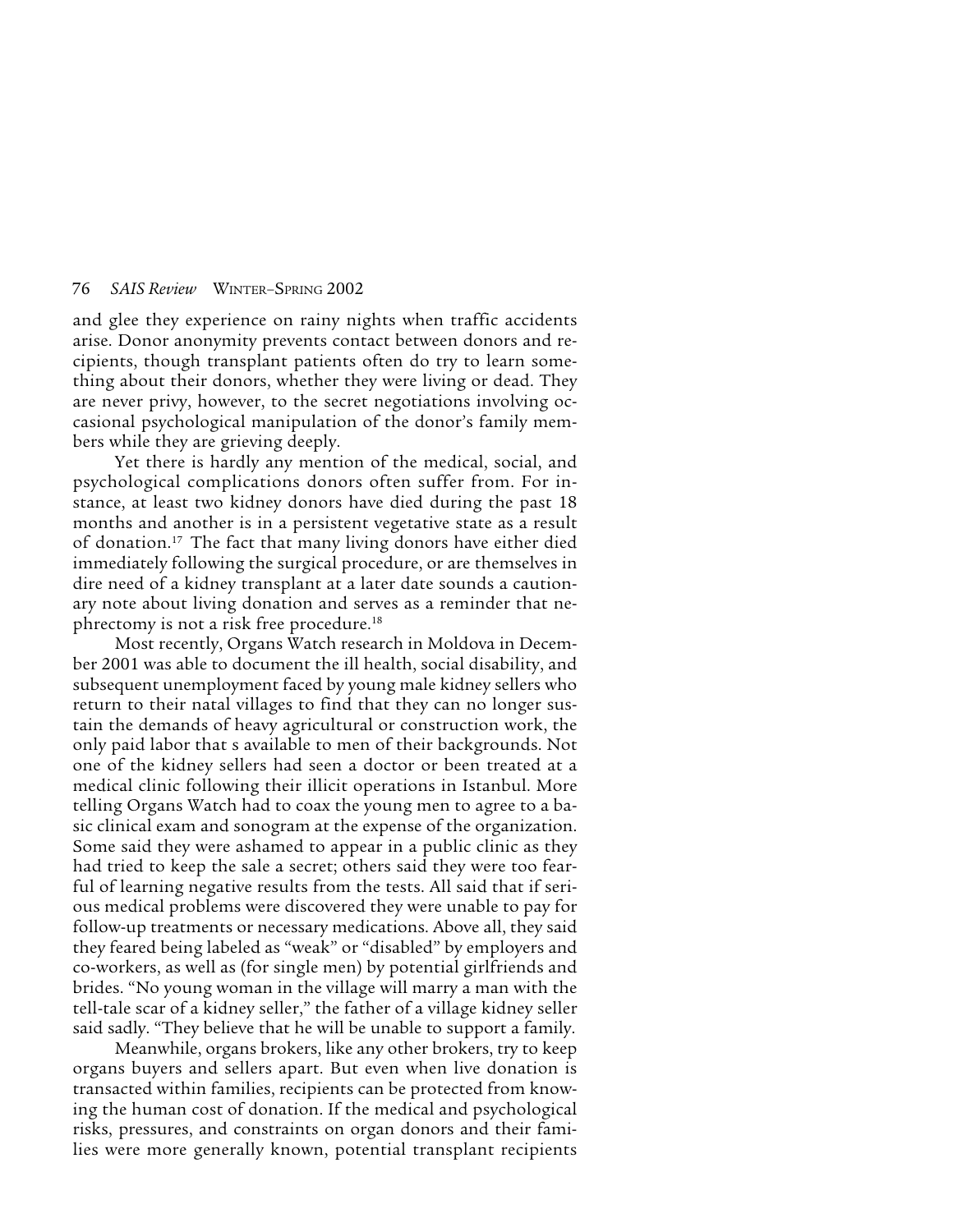might want to consider opting out of procedures that demand so much of the donor.

Can the language of gifting, of life saving, of altruism, or of scarcity and need be maintained in the face of the new economic climate? Not so long ago any mention of payment for organs and tissues was rejected. Today bioethicists and transplant specialists in many parts of the world, including the United States, are actively exploring ways to promote a blended system in which altruism and commercialism, science and sentiment, love and profit, gift and commodity can coexist. The American Medical Association's proposals for a "futures market" in cadaveric organs are just one example. Serious proposals to expand paid-for organs donation are on the table. At present, Congress is reviewing several new proposals to reform organ donation, including one that would allow transplant coordinators to offer a "gratuity" to relatives at the bedside of a dying or brain dead patient. Another proposal seeks tax credits for organs donation. A great many bioethicists, religious leaders, social scientists, and transplant specialists are now leaning toward the individual's "right to sell."

# **So, What's Wrong with Selling an Organ?**

*If a living donor can do without an organ, why shouldn't the donor profit and medical science benefit?*<sup>19</sup>

In the developing world, poor people cannot really "do without" their "extra" organs. Transplant surgeons have disseminated an untested hypothesis of "risk-free" live donation in the absence of any published, longitudinal studies of the effects of organ removal

on the poor. Organs Watch has found that living kidney donors from shantytowns, inner cities, or prisons face extraordinary threats to their health and per-

In the developing world, poor people cannot really "do without" their "extra" organs.

sonal security through violence, accidents, and infectious disease that can all too readily compromise their remaining kidney. As the use of live kidney donors has moved from the industrialized West, where it takes place among kin and under highly privileged circumstances, to areas of high risk in the developing world, transplant surgeons have become complicit in the needless suffering of a hidden population.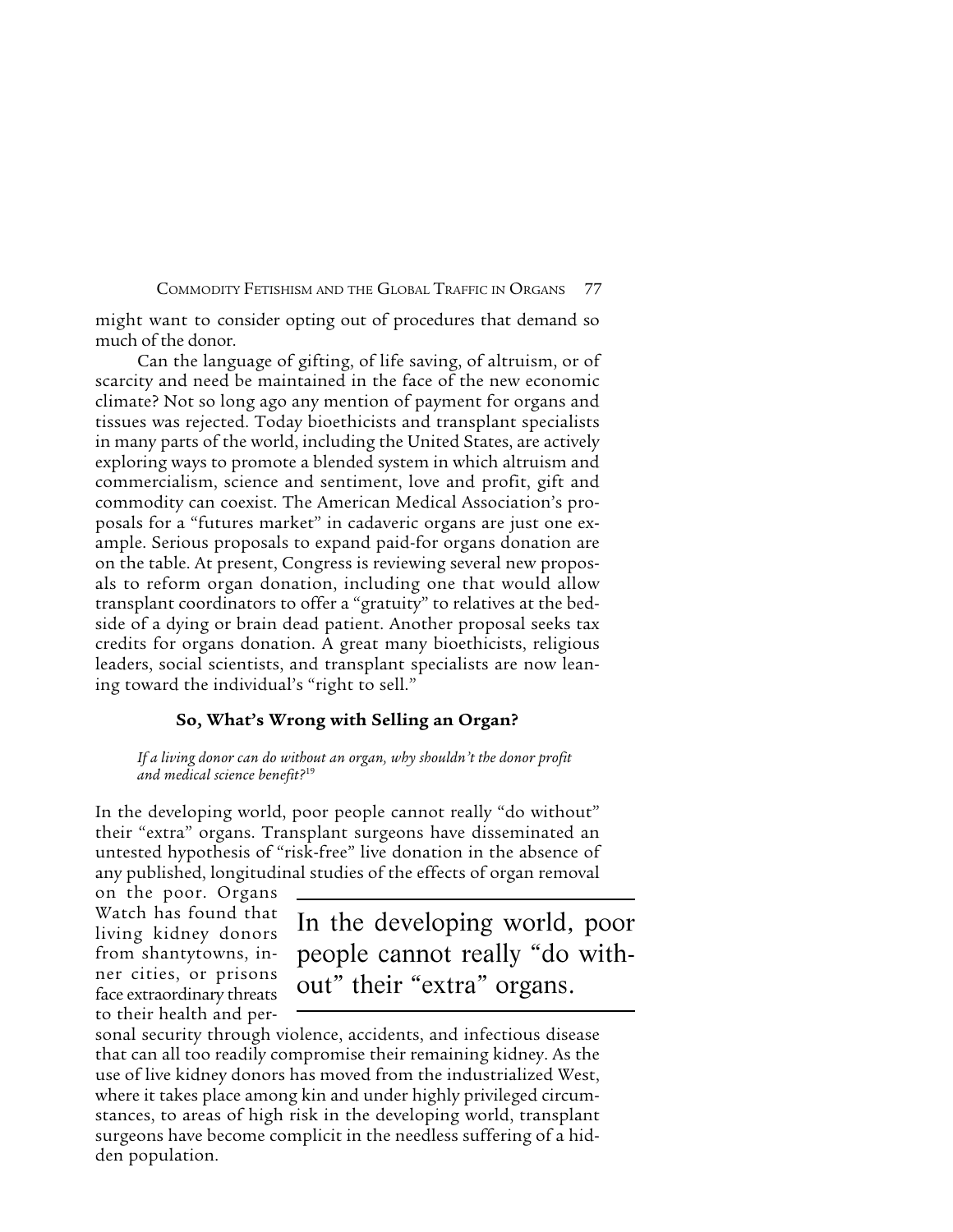In all these transactions, the body, as we know it, is radically transformed. The integration of the body and its parts as naturally given is exchanged for a divisible body in which individual organs and tissues can be detached, isolated, and sold. This juncture points to the demise of classical humanism and holism and to the rise of what Lawrence Cohen refers to as "an ethics of parts"—part histories, part truths, and now, it seems, divisible bodies in which detached organs emerge as market commodities, as fetishized objects of desire and consumption.

Bioethical arguments about the right to sell an organ or other body part are based on Western notions of contract and individual "choice." But the social and economic contexts that make the "choice" to sell a kidney in an urban slum of Calcutta, a Brazilian *favela,* or a Filippine shantytown is anything but a "free" and "autonomous" one. The idea of consent is problematic when one has no other option but to sell an organ.

Putting a market price on body parts—even a fair one—exploits the desperation of the poor, turning their suffering into an opportunity. Asking the law to negotiate a fair price for a live human kidney goes against everything that contract theory stands for. When concepts like individual agency and autonomy are invoked in defending the "right" to sell an organ, anthropologists might suggest that certain "living" things are not alienable or proper candidates for commodification. And the surgical removal of non-renewable organs is an act in which medical practitioners, given their ethical standards, should not be asked to participate. The argument for regulation is out of touch with the social and medical realities operating in many parts of the world but especially in developing nations. The medical institutions created to "monitor" organs harvesting and distribution are often dysfunctional, corrupt, or compromised by the power of organs markets and the impunity of the organs brokers and of outlaw surgeons willing to violate the first premise of classical medical bioethics: above all, do no harm.

Amidst the tension between organ-givers and organ-recipients, between doctors and patients, between North and South, between individuals and the state, between the illegal and the "merely" unethical, clarity is needed about whose values and whose notions of the body and embodiment are being represented. In fact, the values of bodily integrity and dignity are more widespread in the poorer parts of the world than they are in the more affluent and more secular parts. The values of bodily integrity and dig-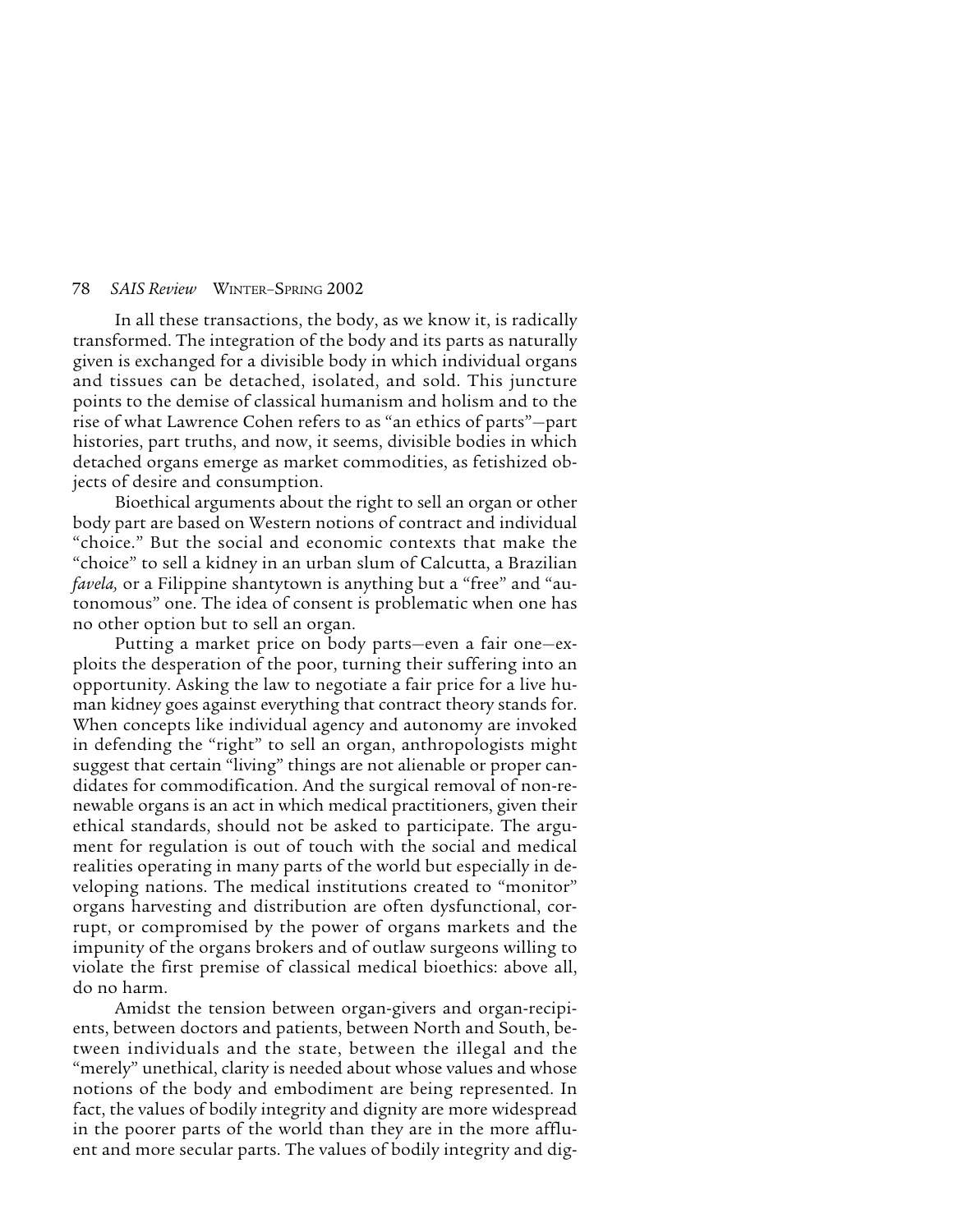nity lie behind "First Peoples" demands for the repatriation and reburial of human remains warehoused in museum archives. They lie behind the demands of the wretchedly poor for dignified death and burial.20 And they certainly lie behind rumors of organ theft and popular resistance to presumed consent laws.

Organs Watch wants to make sure that that trust is not broken by aggressive doctors who are acting as organs brokers, and by a ruthless pursuit of purchased organs that exploits the poverty and the desperation of newly displaced populations searching for a niche in the global economy via the grotesque market in fresh organs. Transplant surgeons must pay more attention to where organs come from and the manner in which they are procured. There must be firm assurances that organ donation everywhere is voluntary and uncoerced. Finally, the risks and benefits of organ transplantation need to be more equally distributed among and within nations, ethnic groups, genders, and social classes. The division of the world into organ buyers and organ sellers is a medical, social, and moral tragedy of immense and not yet fully recognized proportions.

#### *Notes*

<sup>1</sup> "Offering Money for Organ Donation Ethical, HHS Committee Says," *AP/ Nando Times*, 3 December 2001.

2 Radcliffe-Richards J., Daar A., Guttmann R., et al., "The case for allowing kidney sales," *Lancet* 351 no. 9120 (1998):1950–2.

3 Nancy Scheper-Hughes, "Theft of Life: Globalization of Organ Stealing Rumors," *Anthropology Today* 12, no. 3 (1996): 3–11.

4 Pierre Bourdieu, *Outline of a Theory of Practice* (Cambridge University Press, 1977).

5 Tom Koch, *Scarce Goods: Justice, Fairness and Organ Transplantation* (Westport, CT: Praeger, 2001, in press).

6 Interview by author.

7 Arthur Max, "Stolen Kidneys Supplying India's Transplant Industry," *San Fransisco Chronicle*, April 1995; "Researchers to Monitor Trade in Human Organs," *New York Times*, 5 November 1999, A23.

8 Interview by author.

<sup>9</sup> Interview by author.

<sup>10</sup> The United Network for Organ Sharing (UNOS) allows 5 percent of organ transplants in U.S. transplant centers to be allotted to foreign patients. However, only those centers reporting more than 15 percent foreign transplant surgery patients are audited.

<sup>11</sup> See, for example, the arabic (as well as Hebrew and Japanese) version of the university's advertisement, <http://www.umm.edu/transplant/arabic.html>